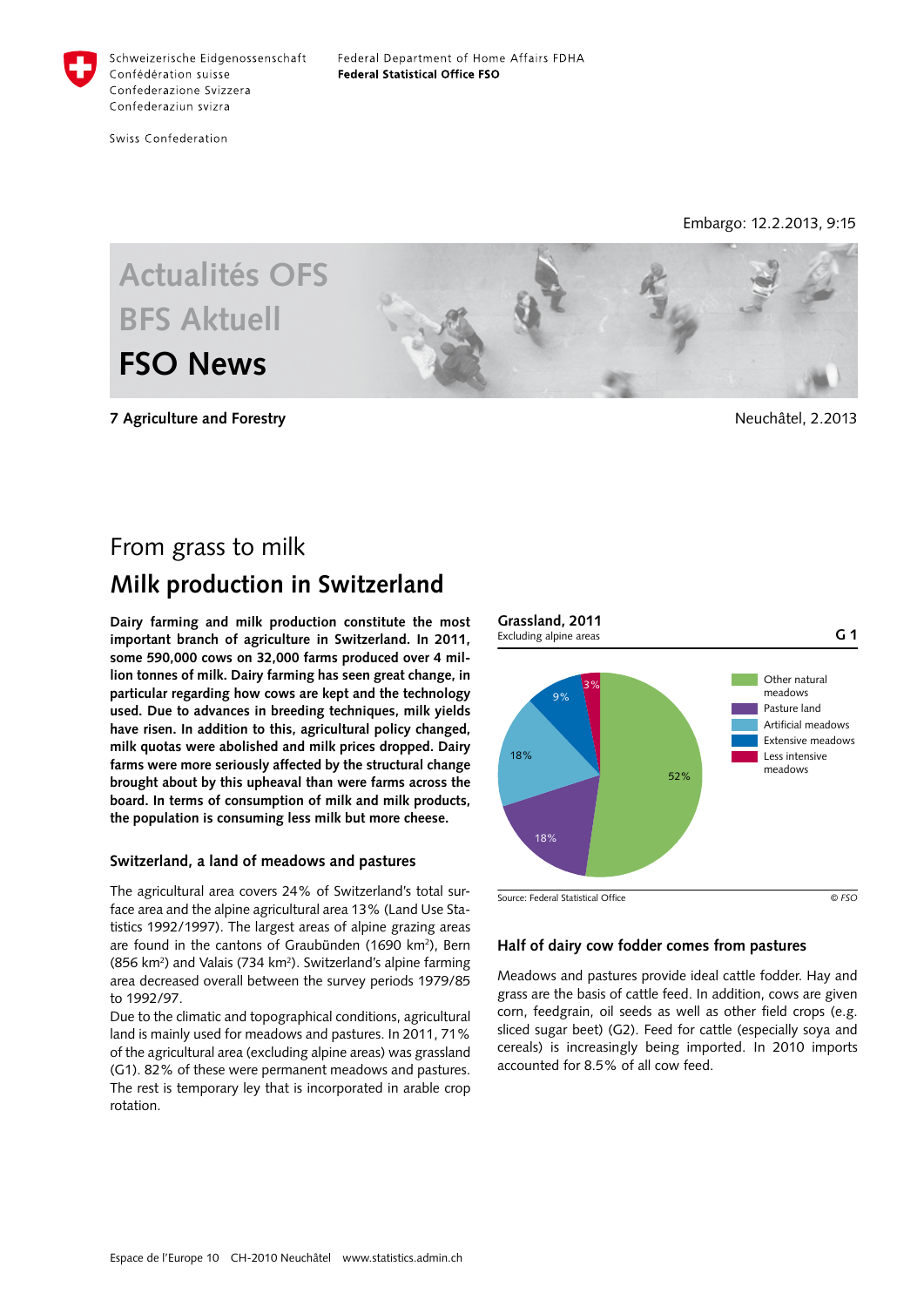

# **Structural change in dairy farms**

Swiss agriculture is dominated by milk production. 70% of all farms keep cattle. In 2011 there were 58,000 farms in Switzerland. 32,000 of them had dairy cows. 2920 farms or 9% of milk producers produced organic milk. The Swiss dairy herd has decreased by 12% since 2000 and in 2011 comprised 590,000 cows. Most dairy cows are kept north of the Alps, in particular on the Central Plateau and the pre-Alps (M1).

Dairy farms have undergone a process of change, over the past ten years in particular. Over this period market subsidies were replaced by direct payments and the state milk quotas were gradually faded out. This began with the introduction of milk quota trading in 1999 and ended with the complete abolishment of quotas in 2009. All dairy farms were affected and had to find a solution for the future. Subsequently, since 2000 there have been 13,400 fewer farms with dairy cows (G3). Between 2010 and 2011 alone 476 farms or 10 per week gave up milk production. The decline between 2000 and 2011 was 30% whereas the number of farms overall fell by only 18%. Farms with dairy cows were, therefore, affected to a greater extent than other farms.



Source: Federal Statistical Office

Some farmers abandoned agricultural activities altogether; others re-organised their farms. Among the dairy farms that continued agricultural activities between 2000 and 2011, 74% continued milk production as their main activity. 25% changed the farm structure but continued to specialise in livestock farming. The most common change (14%) was the conversion to suckler cow husbandry (between 2000 and 2011 the number of suckler cows more than doubled), as well as cattle breeding and fattening. Only 1% of farms converted to pure crop production. This meant that nearly all dairy farms continued to keep livestock as their main activity.

Dairy farms are mainly full-time farms (88% of dairy farms). In 2000 the average farm had 15 dairy cows. Since then the herd size has increased and in 2011 was 19 dairy cows on average. The herd size in valley regions remained larger than in hill and mountain regions.



#### **High tech in the cowshed**

As farms become specialised, the equipment found in stables and cowsheds is becoming increasingly mechanised and modernised. The traditional barn with animals in tie-stalls is on a constant decline and more free-stall systems are being built (G4). In the years 2003 to 2010, 160,000 new places were created for cows in free stalls, so that in 2010 a total of 430,000 places were available. Free-stall stabling offers certain advantages for animal health and labour efficiency. The free-stall system is considered to be particularly animalfriendly and is promoted through direct payments. According to direct payment data from 2011, over one third of dairy cows are housed in such stalls and 80% have regular access to outside areas.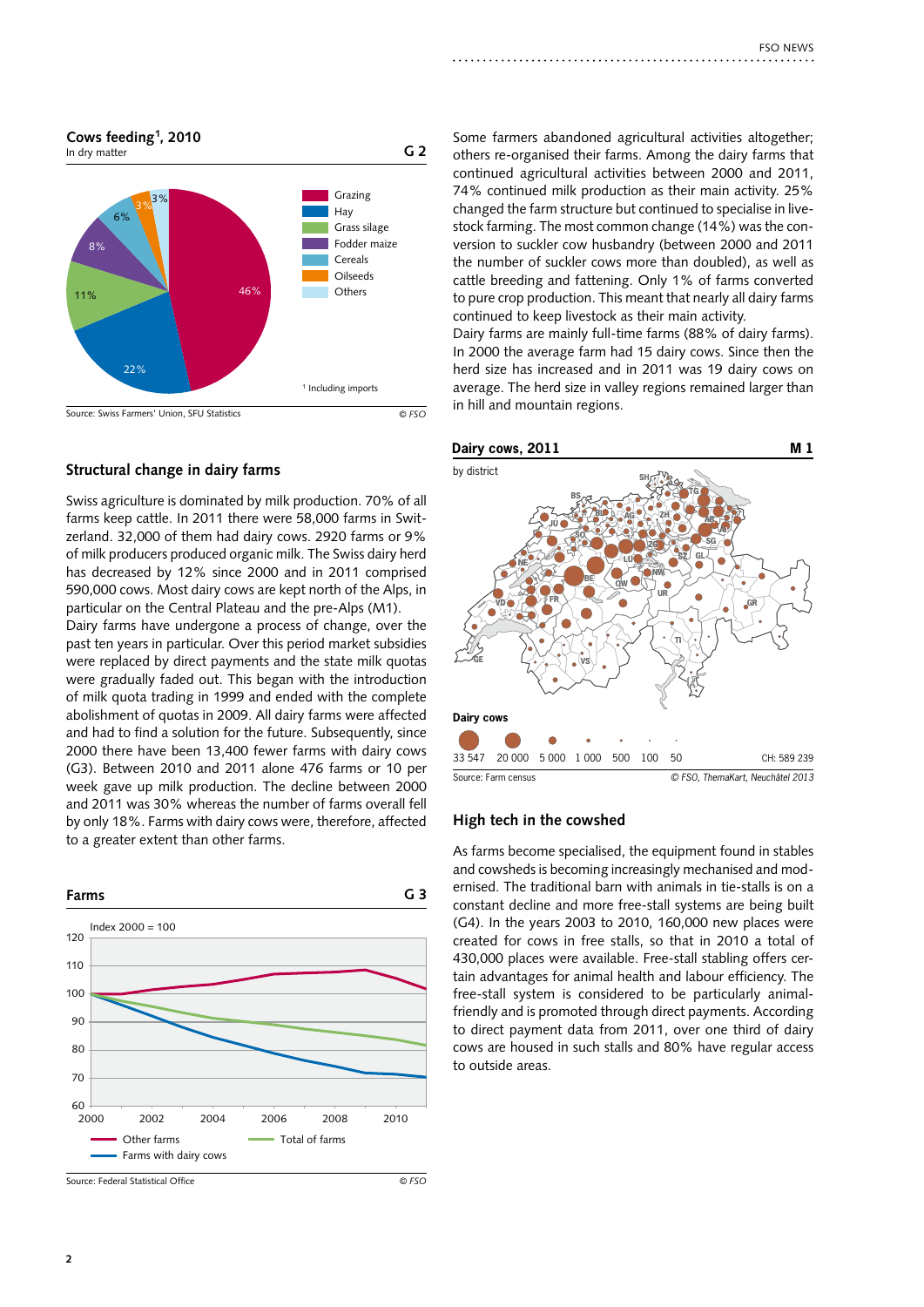In 2010, the bucket milker (15,000) was most widespread, followed by pipeline milking (12,000) and the more labourextensive milking parlours (10,000). According to estimates, 760 farms still milk their cows by hand. On the other hand, the introduction of 180 milking robots has brought high tech to the cowshed. However, these are not popular with everyone. Milking robots are not allowed, for example, for the milk in Gruyère AOC cheese, as according to the AOC specifications for Gruyère production, cows have to be milked twice a day, in the morning and in the evening. This cannot be achieved with automatic milking systems where cows go freely to the milking parlour several times a day.

#### **Housing systems cows G 4**



The development of stall systems has been accompanied by the modernisation of feeding technology. In 2003, 2200 farms used computer-controlled feeding systems for cows. In 2010, 2700 dairy farmers or 7% of all farms with cows possessed such a system.

### **Fewer cows but more milk**

Despite the decline in the number of dairy cows, the amount of milk produced has increased because the milk yield per cow has risen (G5). In 2000, the average annual milk yield was 5,700kg of milk per cow. In 2011 it was 6,900kg. On average a cow (with a lactation period of 300 days) gives 4kg of milk more per day than in 2000. This increase has only been possible thanks to advances in breeding (selective breeding for high milk yields, cross-breeding of dairy cattle), improvements in husbandry (feeding, stabling conditions) and in farmers' know-how.

In 2011 a record 4.1 million tonnes of milk were produced. After the gradual abolition of milk quotas up until 2009, the milk yield rose continuously. A new milk market came into being in which government price and purchasing guarantees no longer existed. Milk purchasers are large dairies as well as small-scale, commercial cheesemakers producing specialities.



# **Falling output value of milk**

According to the economic accounts for agriculture in 2012, milk accounts for 45% of Swiss agriculture's animal output. Although the amount of milk put on the market increased, the output value fell. In 2012 it was approximately CHF 2.1 billion. The reduction in the milk output is a direct consequence of the lower milk price.

The milk price for producers has fallen considerably in recent years (T1). The price for organic milk continues to be highest but it has also fallen by 16 centimes per kilo since 2000.

#### **T1 Milk price for producers1 in cents/kg**

|                          | 2000 | 2011 | Change 2000/2011 |
|--------------------------|------|------|------------------|
| Milk marketed            | 79   | 63   | $-21%$           |
| Industrial milk          | 78   | 61   | $-22%$           |
| Milk processed to cheese | 79   | 67   | $-15%$           |
| Organic milk             | 94   | 77   | $-17%$           |
|                          |      |      |                  |

1 Excluding bonus for feeding without silage, inc. VAT Source: Federal Office for Agriculture

# **Use and processing of milk**

In 2011, approximately 85% of all milk produced in Switzerland was used for human consumption (G6). 12% is used as drinking milk; the remaining 73% is manufactured into cheese, yoghurt, butter and milk-based drinks etc.

15% of the total milk production is used to feed animals, particularly calves.